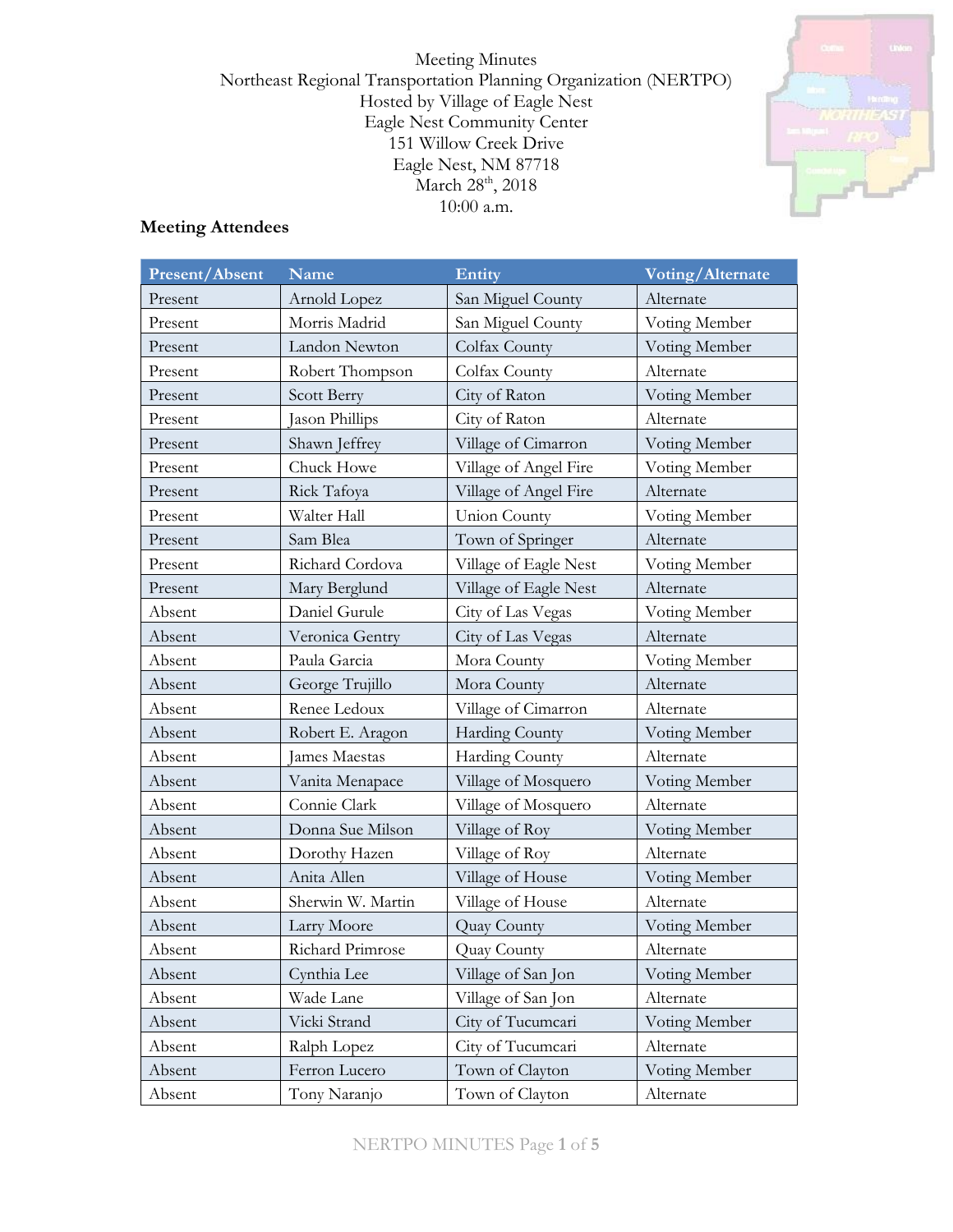|        |                   |                        |               | <b>United</b>  |
|--------|-------------------|------------------------|---------------|----------------|
| Absent | Angie Gonzales    | <b>Union County</b>    | Alternate     |                |
| Absent | Lee Dixon         | Village of Des Moines  | Voting Member | <b>Fording</b> |
| Absent | Scott Warner      | Village of Des Moines  | Alternate     |                |
| Absent | None              | Village of Pecos       | Voting Member |                |
| Absent | None              | Village of Pecos       | Alternate     |                |
| Absent | Diane Brown       | Village of Folsom      | Voting Member | $\sqrt{1-x^2}$ |
| Absent | Mike Schoonover   | Village of Folsom      | Alternate     |                |
| Absent | Mignon Saddoris   | Village of Grenville   | Voting Member |                |
| Absent | Lynn Wiseman      | Village of Grenville   | Alternate     |                |
| Absent | Larry Wallin      | Village of Logan       | Voting Member |                |
| Absent | Russell Feerer    | Village of Logan       | Alternate     |                |
| Absent | Timothy P. Dodge  | City of Santa Rosa     | Voting Member |                |
| Absent | Danica Gonzales   | City of Santa Rosa     | Alternate     |                |
| Absent | Monica Abeyta     | Guadalupe County       | Voting Member |                |
| Absent | Ken Flores        | Guadalupe County       | Alternate     |                |
| Absent | Boe Lopez         | Town of Springer       | Voting Member |                |
| Absent | Don Flynn         | Village of Maxwell     | Voting Member |                |
| Absent | Joanna Taylor     | Village of Maxwell     | Alternate     |                |
| Absent | Laudente Quintana | Village of Wagon Mound | Voting Member |                |
| Absent | Nora Sanchez      | Village of Wagon Mound | Alternate     |                |

## **New Mexico Department of Transportation (NMDOT) and Planners**

| Heather Sandoval - District IV Assistant Engineer                |
|------------------------------------------------------------------|
| Local Government Road Fund (LGRF) Coordinator for District IV    |
| NERTPO Planner/Program Manager for the North Central New Mexico  |
| Economic Development District (NCNMEDD)                          |
| NERTPO Planner/Program Manager for the Eastern Plains Council of |
| Governments (EPCOG)                                              |
|                                                                  |

### **Guests**

| Sandra Garcia - | Village of Angel Fire  |
|-----------------|------------------------|
| David Shivers - | Village of Logan       |
| Barry Bass -    | Village of Logan       |
| Richard Runyon  | Dennis Engineering Co. |

# **I. Call to Order**

The Meeting was called to order at 10:11 AM by Mayor of Eagle Nest, Chairman Richard Cordova.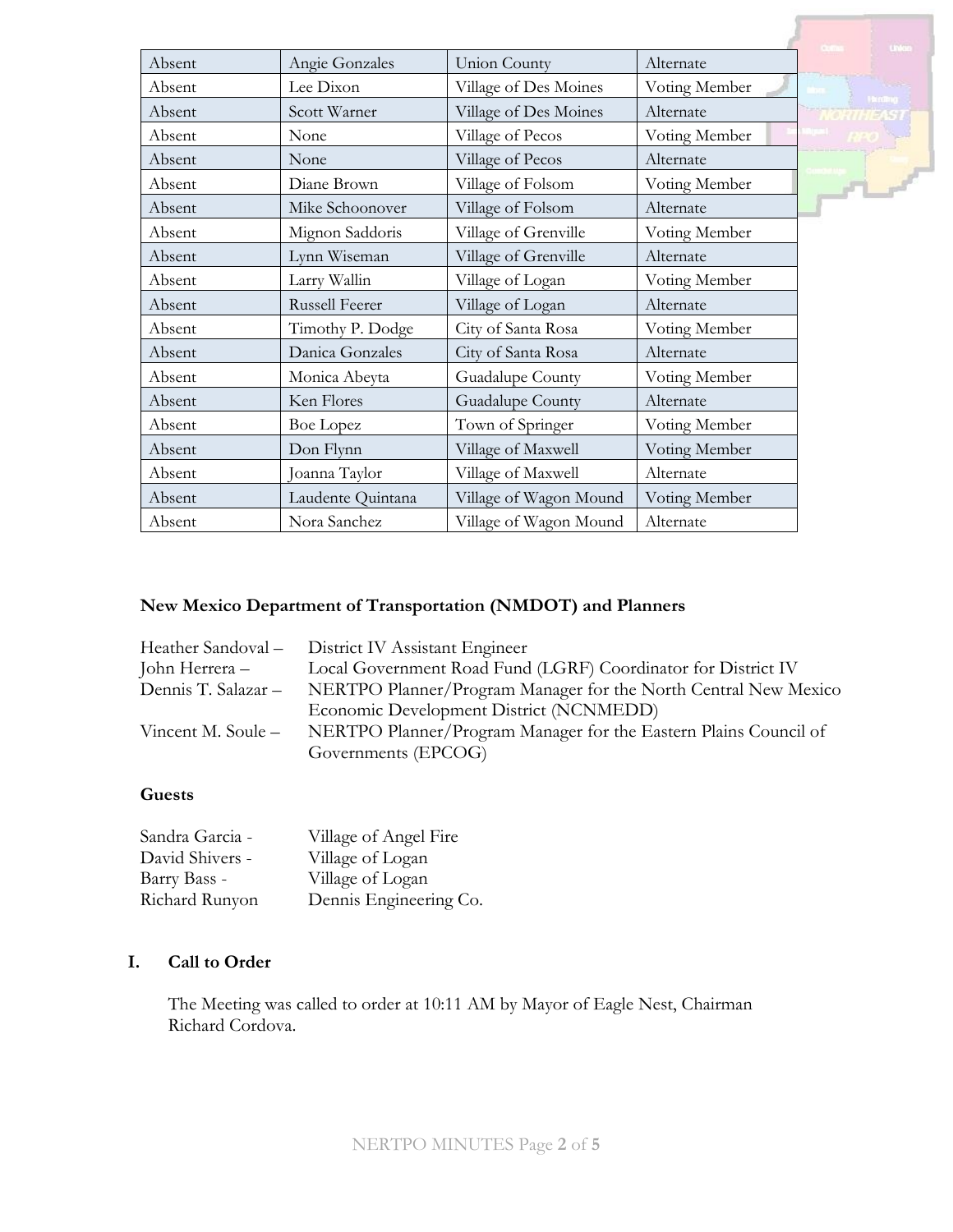### **II. Pledge of Allegiance/New Mexico State Flag**

The Pledge of Allegiance and the salute to the New Mexico State Flag was led by Vice-Chairman Chuck Howe.

#### **III. Welcome**

Chairman Cordova welcomed everyone to Village of Eagle Nest. Individual introductions were conducted by all in attendance.

#### **IV. Approval of Agenda**

Motion to approve agenda: Walter Hall – Union County Second: Landon Newton – Colfax County No opposition was voiced. Motion carried.

### **V. Approval of Minutes** (January 24, 2018- NCNMEDD)

Motion to approve the minutes as presented: Morris Madrid – San Miguel County Second: Robert Thompson – Colfax County No opposition was voiced. Motion carried.

#### **VI. Approval of Minutes** (February 28, 2018 – Santa Rosa, NM)

Motion to approve the minutes as presented: Walter Hall – Union County Second: Morris Madrid – San Miguel County No opposition was voiced. Motion carried.

#### **VII. Discussion: NMDOT District IV Updates:** (Heather Sandoval and John Herrera, NMDOT)

Ms. Heather Sandoval gave a brief update including items related to FY-19 LGRF Funding, expecting numbers by the end of April or start of May. Ms. Sandoval update included questions from members in their respective communities and overall updates from the month of February in D-4

Mr. John Herrera gave a brief update including items related to the Disbursement Closeouts needing to be sent to Herrera and updates with questions from members in their respective communities, Mr. Herrera also gave a complete update from the month of February in D-4

An update was given about the Logan Bridge Project, per Ms. Heather Sandoval the Project is on schedule and will take over 2 years to complete, at approximately \$22 Million.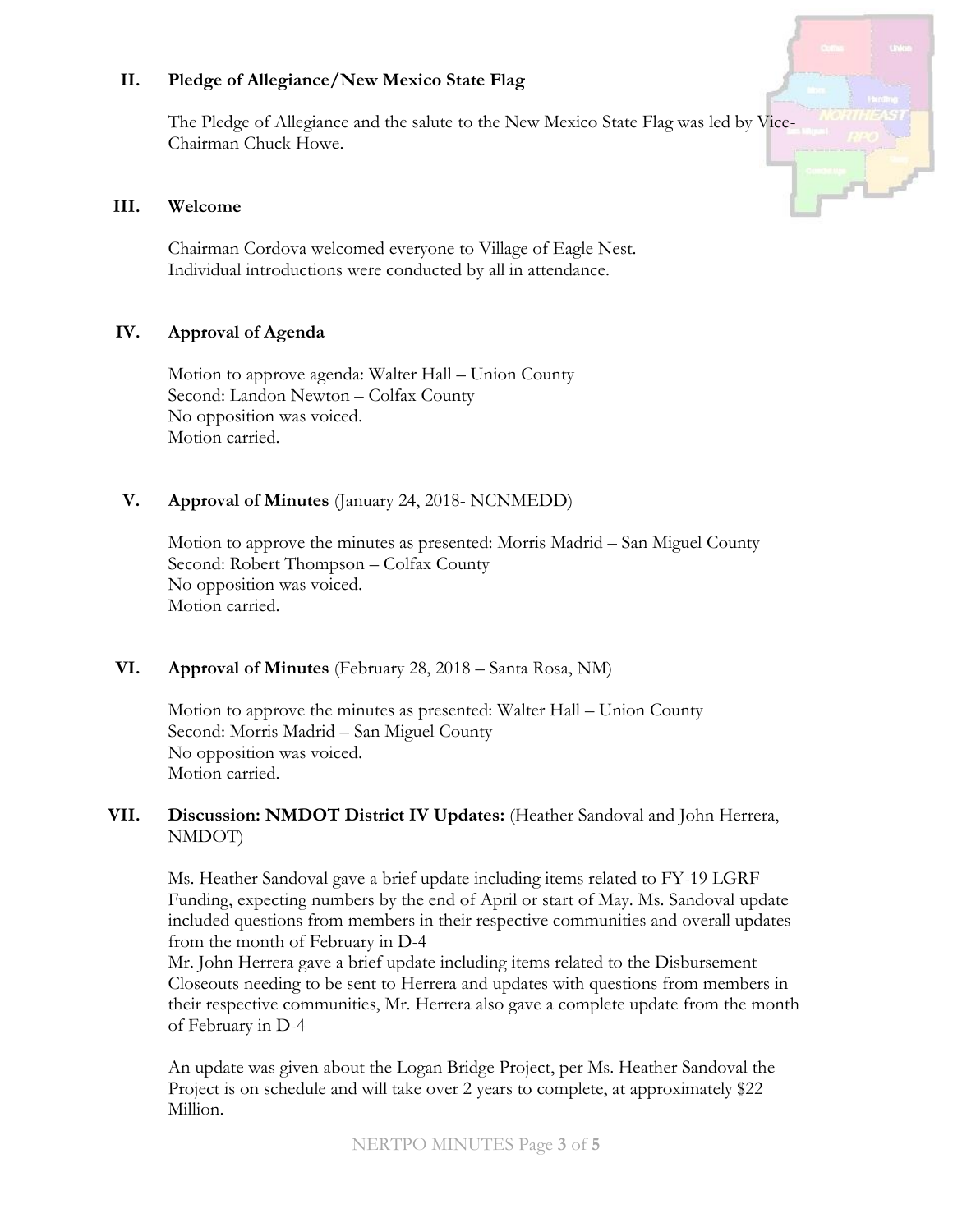### **VIII. Approval of Request to Use NERTO Image:** (Mary Libby Campbell -Northeast Regional Tourism Bird Trails)

Ms. Campbell was unable to attend the meeting. Planner Vincent M. Soule gave a brief update to the Board regarding the request by Ms. Campbell to use the NERTPO Image.

Motion to approve: Shawn Jeffrey – Village of Cimarron Second: Landon Newton – Colfax County No opposition was voiced. Motion carried.

#### **IX. Discussion RTIPR Future Process**: (NERTPO Members and Planners)

NERTPO Planners Dennis T. Salazar and Vincent M. Soule gave a brief update to Members regarding the RTIPR Process and what is expected. There is a meeting scheduled for Thursday, March  $29<sup>th</sup>$  in Albuquerque where NMDOT will be conducting a joint meeting with NMDOT, RTPO Program Managers and MPO Program. This meeting will give Dennis and Vincent an opportunity to gauge the process. The planners mentioned that there is no guarantee for funding, also a possibility it may not happen anytime soon, but requesting of members to start preparing for the process so we can all hit the ground running when the time comes. The Planners stated that after the meeting with NMDOT hopefully there will be a better time frame to relay back to the members and those interested. Chairman Cordova opened the floor for any questions and comments. This will be an ongoing process and more information will be relayed.

#### **X. Discussion:** Project Status Updates (Local Government Members

Discussion from the various NERTPO Membership as to what is happening in their respective communities.

Morris Madrid from San Miguel County inquired about the "Blue Bus" NCRTD. Planner Dennis advised Mr. Madrid that he will get in touch with NCRTD Staff and see if they can give him a call, the possibility of even getting an NCRTD Staff member to come to one of our future meetings to discuss their process in running the "Blue Bus".

Shawn Jeffrey- Village of Cimarron gave a brief update about the \$358K Loan Grant for Water Distribution Lines and RFP Water/Wastewater in addition to other updates.

Commissioner Landon Newton gave an update on the \$16 Million Tiger Grant that was awarded to Colfax County. Tiger Grants are very hard to get and require a lot of work. Commissioner Newton advised they are very appreciative for the Tiger Grant.

Vice Chair Chuck Howe gave a brief update in regards to the Village of Angel Fire and Walter Hall gave updates on Union County.